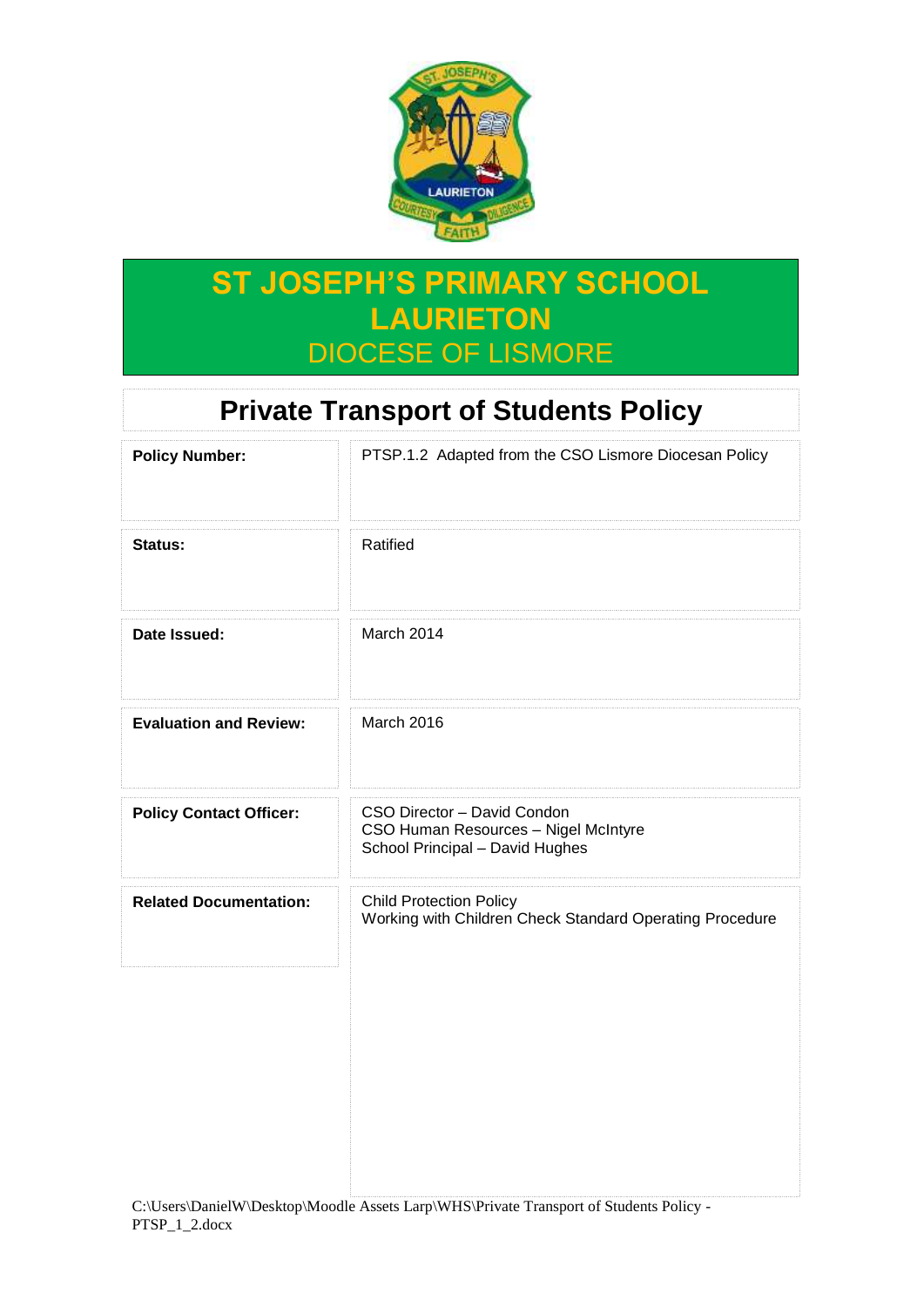## **Rationale:**

To mitigate any risk to students, staff and to any volunteers who offer to drive students to a school activity in their private motor vehicle.

#### **Scope:**

Lismore Diocesan Parish Schools. St Joseph's Laurieton

### **Principles:**

The CSO encourages students to partake in the full richness of school life including outside school activities and will therefore aim to provide best practice to keep them safe while doing so.

## **Definitions:**

School Activities: those activities organised by, in the name of or approved by the school. CSO Volunteer Declaration: Volunteer Child Protection Check. WWCC: Working with Children Check. CSO: Catholic Schools Office

#### **Procedures:**

.

.

.

.

.

.

.

.

Implementation:

The transporting of students in private motor vehicles by parents or staff should only occur in those circumstances where there is no feasible option available to provide alternative transportation.

If students are required to attend school activities away from the school and use of a private motor vehicle is the only transport option, parents or staff may provide transport to and from the activity subject to the following conditions:

The driver must be licensed.

The motor vehicle must be registered.

Current driver's licence and car registration details must be sighted by the principal

prior to giving permission for students to be transported in the vehicle.

Written permission from the parent of the student being transported is to be obtained.

The number of passengers in the vehicle must not exceed the number of seat belts

or in the case of larger vehicles, the number of passengers that the vehicle may be

licensed to carry.

The driver is responsible for all passengers being properly restrained in a seatbelt or

approved child restraint.

The driver must conform to the road rules at all times.

C:\Users\DanielW\Desktop\Moodle Assets Larp\WHS\Private Transport of Students Policy - PTSP\_1\_2.docx